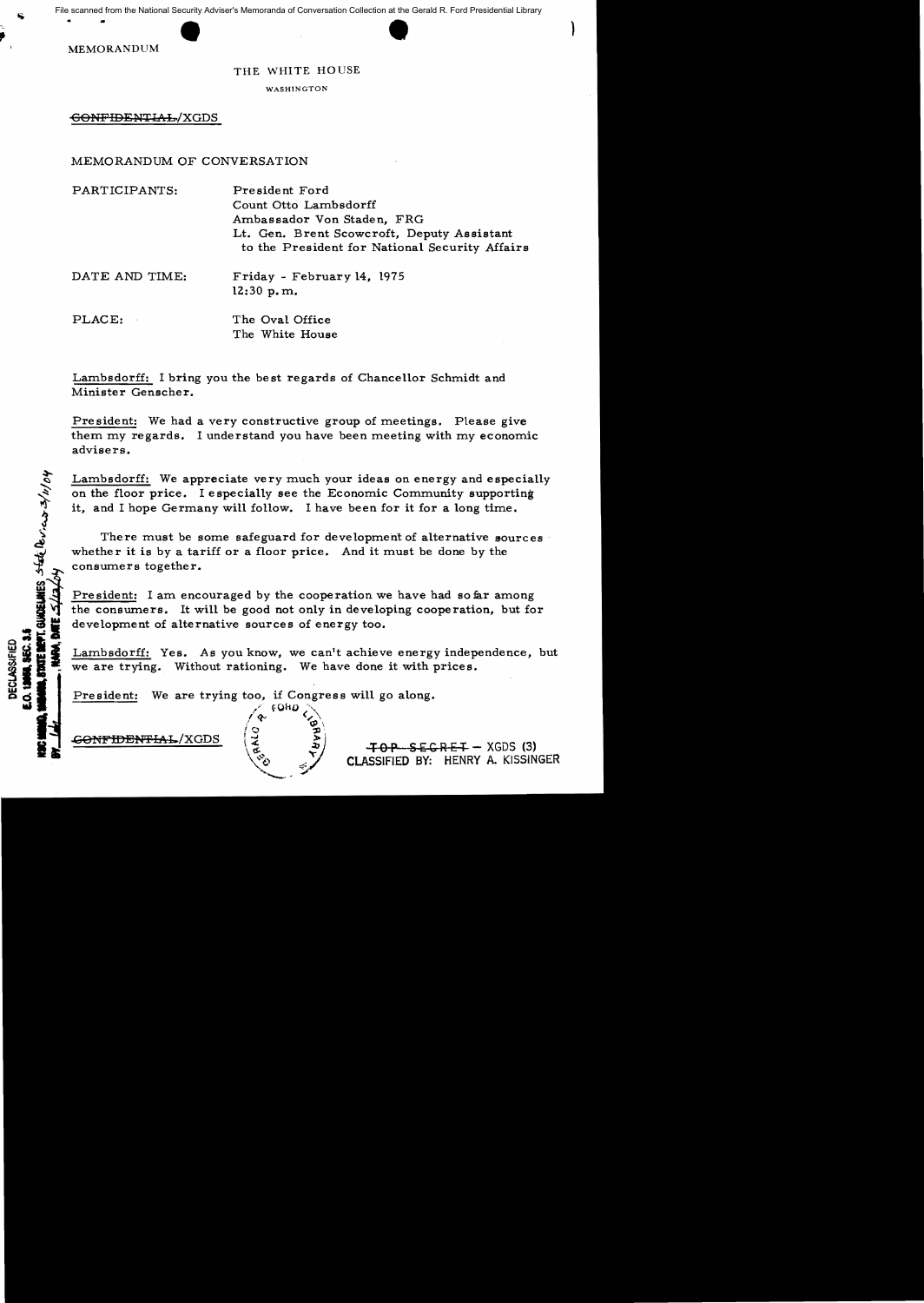## (;ONFIDENtflt..:b-,lXGDS • • -2

Lambsdorff: Compared with our experience, your suggestions of doing it with price are the right way.

President: Tell Chancellor Schmidt that many of his economic proposals are along the lines we have gone. We are trying to stimulate the economy.

Lambsdorff: We are trying to make the balance between inflation and stimulation. I think the U. S. economy is not as bad as the papers say. I see the first signs of recovery here and in my country.

President: In yours too?

Lambsdorff: Some of the first figures indicate that it will be not so long a recession. We did have a sharp break, with unemployment, which was frightening. But we are coming out of it now.

President: We have had a sharp inventory liquidation.

Lambsdorff: Ours was not so much, because we never have so much inventory buildup. A crucial figure for us is the jobs available -- and that is going up now. In a few months I think we will see an upturn.

President: How about the other countries?

Lambsdorff: The French are doing okay. The Dutch were hit hard but are coming along. The Italians have done better than anyone says. Without the oil, they would have had a balance of payments surplus over the past two months. I am most worried about Britain.

President: I notice the railroad workers there had a 40% wage increase.

Lambsdorff: They think you can finance everything with inflation. They are still following the old Keynes method and it doesn't work. Carrying Britain will be a heavy burden.

President: Their referendum on membership will be this summer.

Lambsdorff: I am sure it will be a positive vote. We have always been in favor of it politically. Economically, it will be a burden.

President: My impression is they are just trying to hang on, waiting for the North Sea oil.

<del>CONFIDENTIAL</del>/XGDS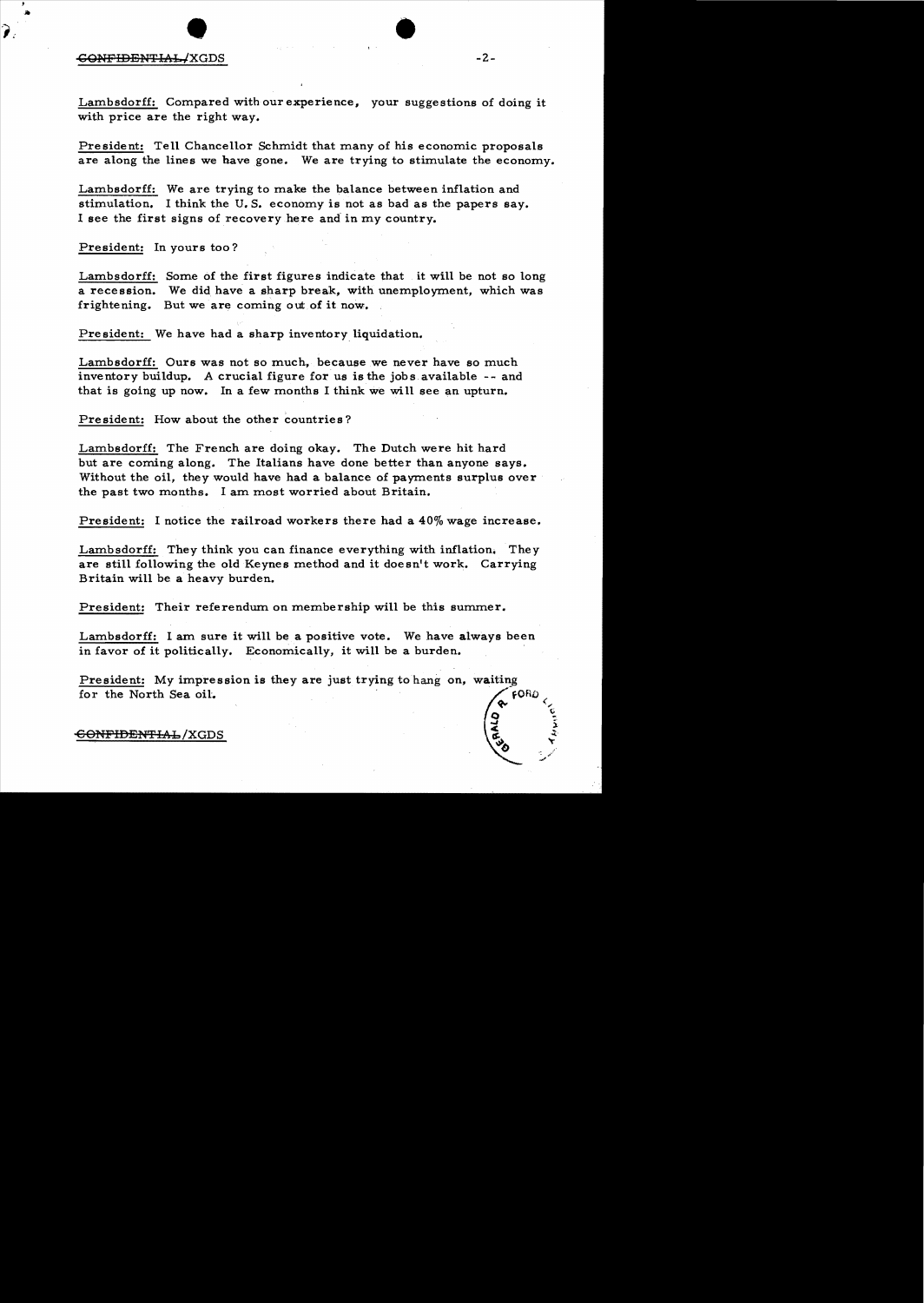## • • I •

f f

Lambsdorff: I think they may have to mortgage it ahead of time.

President: It was a real pleasure meeting the Foreign Minister and having a long talk with the Chancellor. We count on you as friends, and as strong leaders of the West. We feel we have the best kind of relationship and we are anxious that it be continued.

Lambsdorff: We have no bilateral problems. I think our relations could not be better.

President: Thank you very much for coming. I appreciated your appraisal of the situation.

Larnbsdorff: Thank you for receiving me.

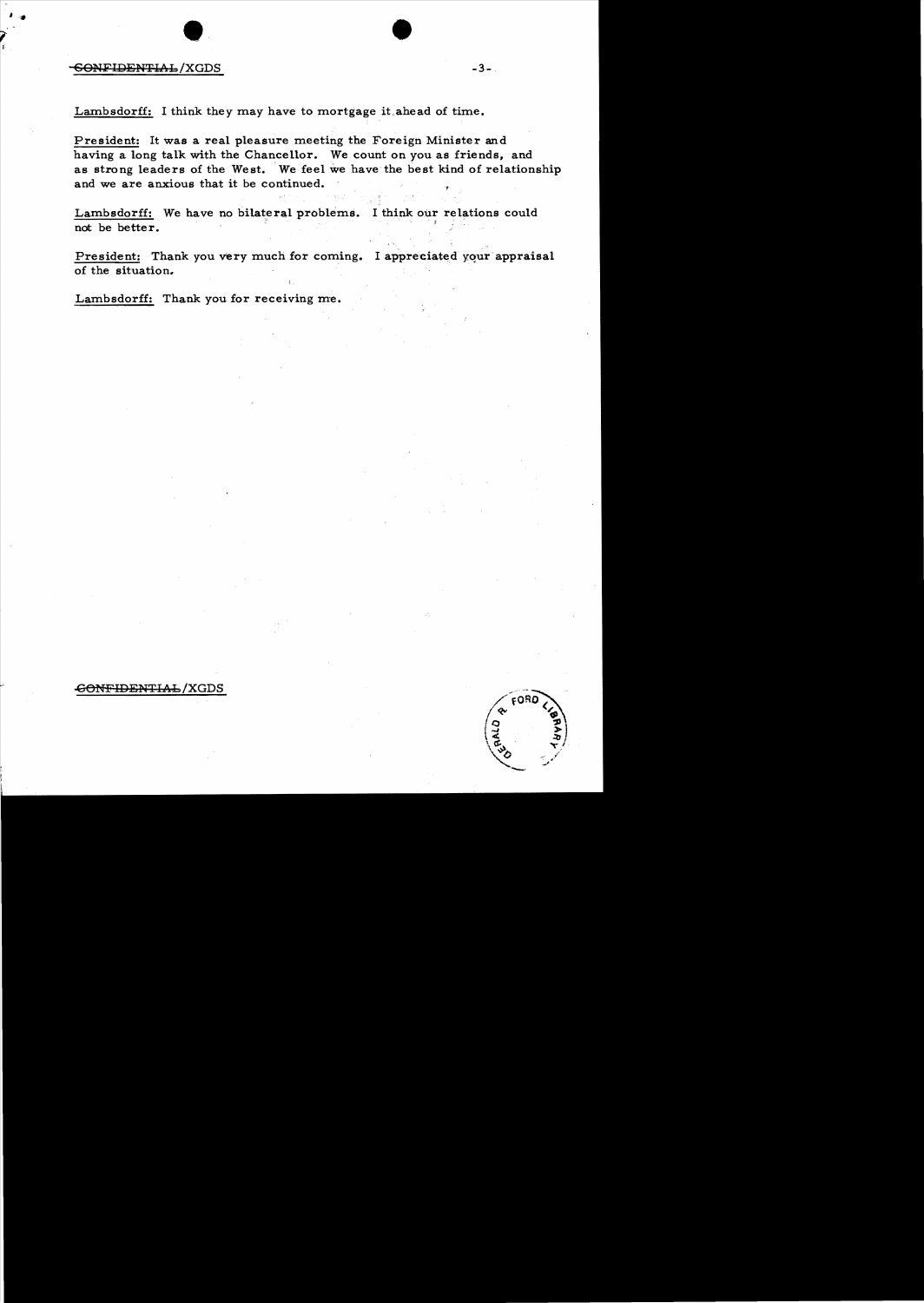Jable of Hinten Sparkwar Pf Jannet Lannaclerfff And-Von Staden 6 Big James of Schmilte amon Onie donne auguste une entre 15 millen on enoy + 1 par Flor parti. V Sermondeller the corp and comments. La de la terme de cart pet méglement ferming it we family and a night way PTWe behave It that many of his ever preparls are only a triber have pare elle en temps to strainlette en seinement en inflation + stimulation. I think (C) earning is ut as badas = papers son. Issue l'et signs quessa, hacera en emity Your the Lour 1et papires include not as long NSC MEMO, MANOS, STATE DEPT. GUIDELINES State le vien 3/11/04 BY  $M_1$  MARA DATE  $5/13/8$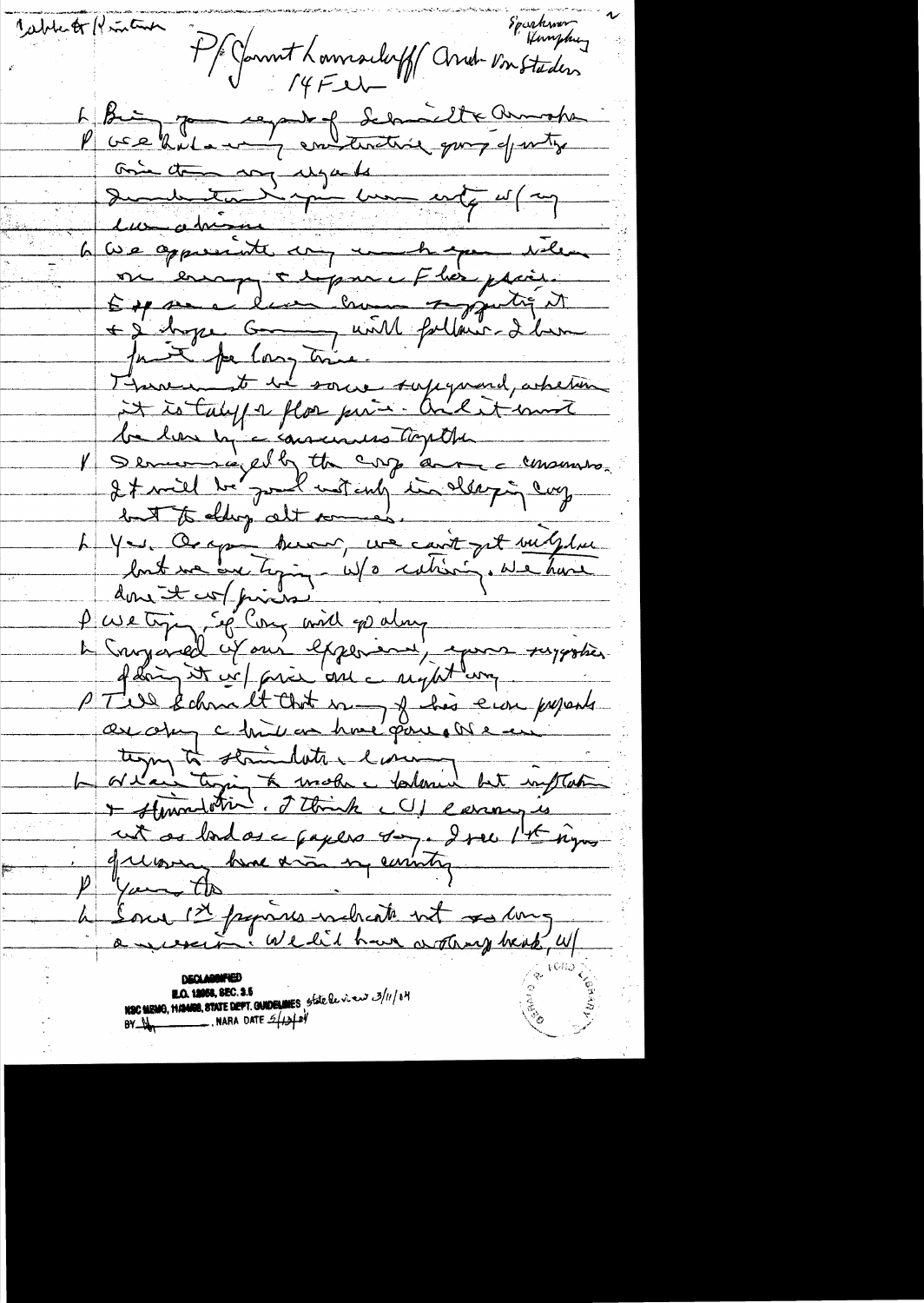unimployer takin une propting, that Pase huis had sharp inv. hportate 1 Omo vit to much become in more have tournach mir houtday. A crusal Jegue fa une je pole concluté - That I demandant vers en men fort how hot<br>Le French ar doing - Stuhing how down better,<br>Avencomponent - Stuhing how by P<br>Chancomponent - Spart wastel about six P I withe RR workers had 40% ways musice A Thy think you say family it Komes Il Repose than this moment L'anne sure it mil una pactive arte avec P 2 months / a K Seuce X. Port tyjey & bonny. grave P de une a me present unit à FM + boing